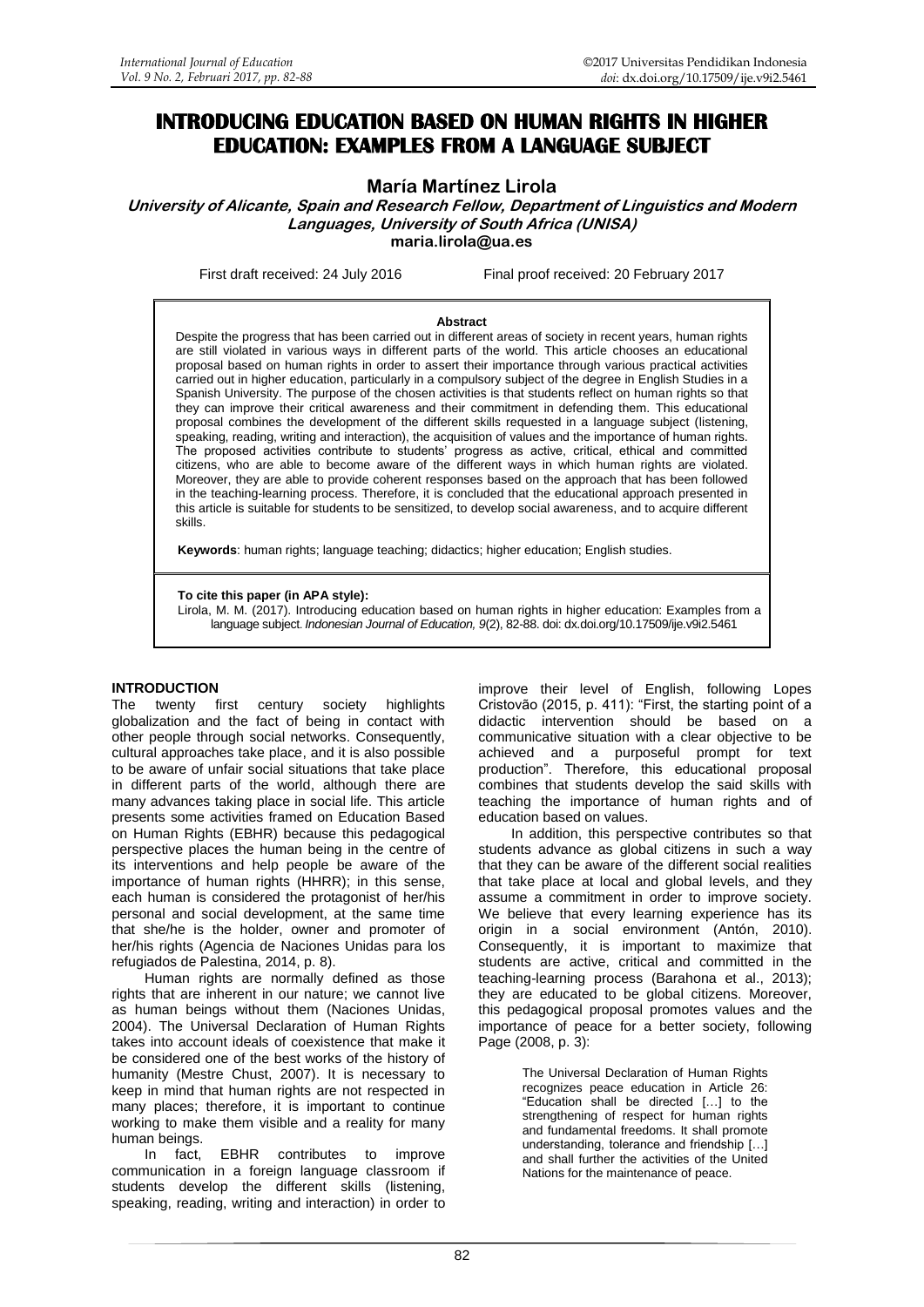Education for global citizenship implies that students acquire competences and values that favour the exercise of HHRR, which implies responsibility in the construction of a better world and active participation both inside and outside the classroom (United Nations, 2006). The pedagogy based on human rights is not normally a priority in higher education. This is not surprising since HHRR are a topic that is not quite visible among the main discourses, such as the one highlighted by the media.

In this sense, it is important to highlight that the classroom is a space where we can observe how society works, following Fernández Martínez (2011, p. ix): "The classroom offers tangible ways of interpreting contemporary culture; it is an excellent forum for teaching discourse analysis and for making students aware that there is a complex world there to be analysed."

The classroom can be used as a space where human rights are visible, although it is not very frequently that they are present (Goodhart and Mihr, 2011; Porter and Offord, 2006). For this reason, their claim is essential so that societies advance with justice, equality in rights, peace, among others (Goh et al., 2012), in words of Gready and Vanhenhole (2014, p. 12):

> A human rights framing is attractive to social justice advocates because it speaks of entitlement, not charity; provides a language in which transnational discussions can take place; and brings to bear an international legal framework with claims to universal acceptance that outstrip other normative frameworks.

The main objective of this article is to offer some activities framed on EBHR in a Spanish language classroom in order to make visible the said pedagogical perspective in higher education. Another objective of this article is that students reflect on human rights in order to improve their critical awareness and their commitment in their defence. EBHR offers students opportunities to reflect and deepen in the different ways in which HHRR are violated. It also proposes that students are more ethical and critical in order to be able to contribute to look after human rights. After this introduction, this article is organised in the following way: the next section offers the literature review and the main principles of EBHR. Next, section 3 refers to the context of the research, the participants and the methodology that was used. Section 4 offers some practical examples of activities used in the language classroom related to human rights. Section 5 consists on the discussion and finally, the paper finishes with some conclusions.

# **LITERATURE REVIEW**

The EBHR gives importance to the Universal Declaration of Human Rights because one of its main concerns is that the said rights are known and respected; this framework also pays attention to social problems such as war, gender discrimination, and environmental problems, among others. Consequently, EBHR considers essential freedom of thought and expression so that students can be active participants in the teaching-learning process

and can advance as active citizenship (Al-Nakib, 2012; Covell, 2013; Tibbits, 2005).

The Universal Declaration of Human Rights, which was signed after the atrocities of the Second World War, recognizes that human rights are the base for freedom, justice and peace. These imply that they are inherent to the dignity of all human beings irrespective of their race, sex, religion, social class, place of residence, ideology, etc. HHRR are expressed as civil, social, and economic rights, and it is necessary to ensure that they are accomplished and respected through the various laws that governments prepare for this purpose. Human rights are a set of guarantees and freedoms that States must respect and enforce, and that all people have because of being human (Barbeito and Caireta, 2009). These authors (2009, p. 11) indicated that human rights have three key features: a) universal: they are valid for all people of the world, without any exception; b) inalienable: they cannot be denied, suspended, or withdrawn; and c) indivisible: they cannot be separated or ranked and they are all related and have the same value.

The fact that these rights are universal highlights their value in the fight for equality and nondiscrimination. In fact, this approach gives a special attention to the most marginalized and vulnerable groups in society; it also highlights the active participation of all persons in the respect of HHRR and in building a more just, equitable and democratic society. As Osler and Starkey (2010, p. 43) make clear:

> The Universal Declaration of Human Rights (UDHR) presents a vision of a peaceful world; the outcome of a struggle by humanity to implement justice. It offers an emancipatory manifesto, a set of shared principles for living together and an agenda for action developed in response to the repressive totalitarian ideologies of the midtwentieth century. The realisation of this vision of justice and peace is a utopian project.

Opting for a human rights approach allows to establish an interdisciplinary connection based on contents that takes into consideration social problems that are present in near and far environments. Consequently, students develop a critical vision that enables them to be aware of how Human Rights are not respected; this awareness must imply that students commit in their defense in order to make real their progress as responsible, active, and engaged citizens.

Magendzo (2015, p. 48) pointed out that EBHR began with social and popular education movements. Following the United Nations Fund for Children (2008), this model is based on the idea that education officially enjoys the status of human right since the Universal Declaration of Human Rights was adopted in 1948. Therefore, this approach can be considered transformer because it is aimed at creating an active society in which each person is empowered and able to demand respect for their rights (Acebal Monfort et al., 2011; Magendzo and Donoso, 1999).

There is research that focuses on human rights in general or regarding HHRR from a sociological or political perspective (Holder and Reidy, 2013; Kadragiz, 2006; Marchetti & Tocci, 2011; Risse et al.,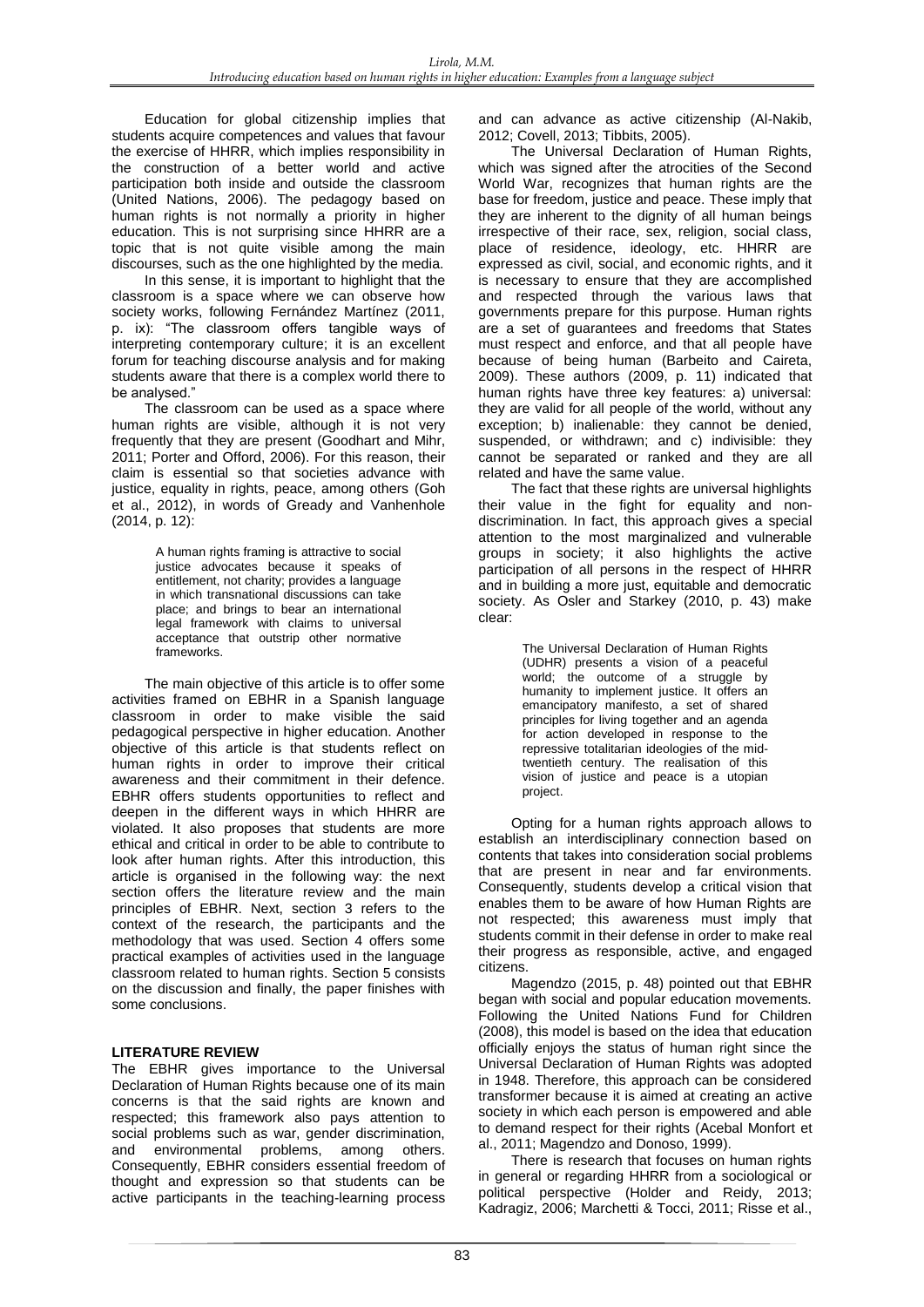2013; Steiner et al., 2007). Other studies join HHRR with migration (Blake and Husain, 2003; Dembour and Kelly, 2011; Estévez, 2012; Rubio-Marín, 2014). There are also publications linking human rights to education, which is an area of special interest for this paper (Bajaj, 2003, 2011; Caicedo, 2014; Covell, 2013; Osler and Starkey, 2010; Pani et al., 2005; Simon and Pleschová, 2013; Tomasevski, 2006). In this sense, it is understood that EBDH highlights that students are active in the educational process and society so that students' capacities get stronger and they become active in social relations (Caicedo, 2014).

Taking into account the indications of the United Nations (2004), education based on human rights shares giving a core value to the principles present in the declaration of rights such as equality and dignity; it is accepted the universality, indivisibility and interdependence of human rights. This educational framework is based on documents such as the Universal Declaration of Human Rights or the Convention on the Rights of the Child; it also establishes relationships between human rights and individual responsibilities of the State. In addition, HHRR are understood as an evolving process to help understand human needs and the role of citizens and the State in their respect.

Education must be understood as an element that contributes to the development of the human being and to the development of society. In fact, education must contribute to promote fundamental freedoms and respect for human rights. This educational approach is also a tool for social transformation that involves empowering people by giving children and adults the opportunity of being aware of the importance of their rights (Pani et al., 2005).

Human rights can be considered a common ground between different trends in education such as development education, conflict resolution, peace education, multicultural education or global education. I concur with the statement of Tibbits (2008, p. 99): "Human rights education is an international movement to promote awareness about the rights accorded by the Universal Declaration of Human Rights (UDHR) and related human rights conventions, and the procedures that exist for the redress of violations of these rights". Thus, education based on human rights can teach many skills that help students to defend human rights such as to be open to other cultures, to appreciate the value of freedom, to respect differences and dignity, to contribute to the prevention of conflicts and to resolve them by non-violent means, among other issues.

# **METHODS**

The context of this article is higher education, i.e., the activities that presented in the following section were put into practice in the core subject English Language V in the degree English Studies (*Grado en Estudios Ingleses*) at the a university in Spain. The end of this subject is that students acquire an advanced level of English by developing the different skills. The subject is taught 4 hours a week and each hour is devoted to work with different skills: academic writing (the main cohesive devices and the main formal and functional aspects of the main text types are explored); revision

of the main grammatical aspects that level C1 requests (inversion, passive voice, reported speech, etc.); oral skills are paid special attention and that is why one hour is used every week for students to present a cooperative oral presentation and another hour is used in the participation in a debate on the same topic that the oral presentation so that students can develop their critical thinking and talk about global issues.

The participants of this research were the 125 students registered in the subject English Language V during the academic year 2014-2015. The majority were women (85%) and 15% were men. Most of the students were 21 years old and they have studied English as a compulsory subject in the first and second year of the degree, which means that they got level B1 in the first year and level B2 in the second year. Most of the students wanted to work as primary or secondary school English teachers, but there were also students who wanted to work as translators or interpreters in Spain or abroad.

As regards methodology, due to the high number of students registered in the subject, the teacher, who is also the person is charge or doing this study, i.e., this is practitioner research, decided to use a cooperative methodology in order to be in contact with group coordinators in order to supervise students' learning process easier. Students were asked at the beginning of the academic year to organise themselves in groups of 5 or 6 people; they could work cooperatively during the whole semester in the different activities they were asked to do.

Due to the limitations of space in this paper, I am just going to offer a detailed description of some of the activities that students had to do during the semester framed in the pedagogical proposal of EBHR (see section 4). They have been chosen for their appropriateness to develop social awareness at the same time that they work with the five skills.

The choice of this type of methodology entails that students are the protagonists in the teachinglearning process, while the teacher assumes a role of facilitator or guide. The fact that the methodology is cooperative promotes interaction as the basis for developing the proposed activities effectively. In essence, the acquisition of different types of skills takes place. Therefore, the methodology proposed contribute to establish a relationship between what is taught in classrooms and the demands of society because students develop critical thinking, work in groups, integrate different skills, broaden their perspective, etc.

# **FINDINGS**

# **Cooperative activities that promote human rights**

In order to implement a framework based on human rights, necessary the use of appropriate materials is necessary, i.e., materials must inform and raise awareness, facilitate dialogue and debate so that students can express freely; in addition, materials should be helpful and facilitate students to be able to offer positive responses to meet global challenges. It is not usual that textbooks have sections devoted exclusively to human rights. In this sense, it is desirable that teachers design their own materials using authentic texts and of course the Universal Declaration of Human Rights in order to work in a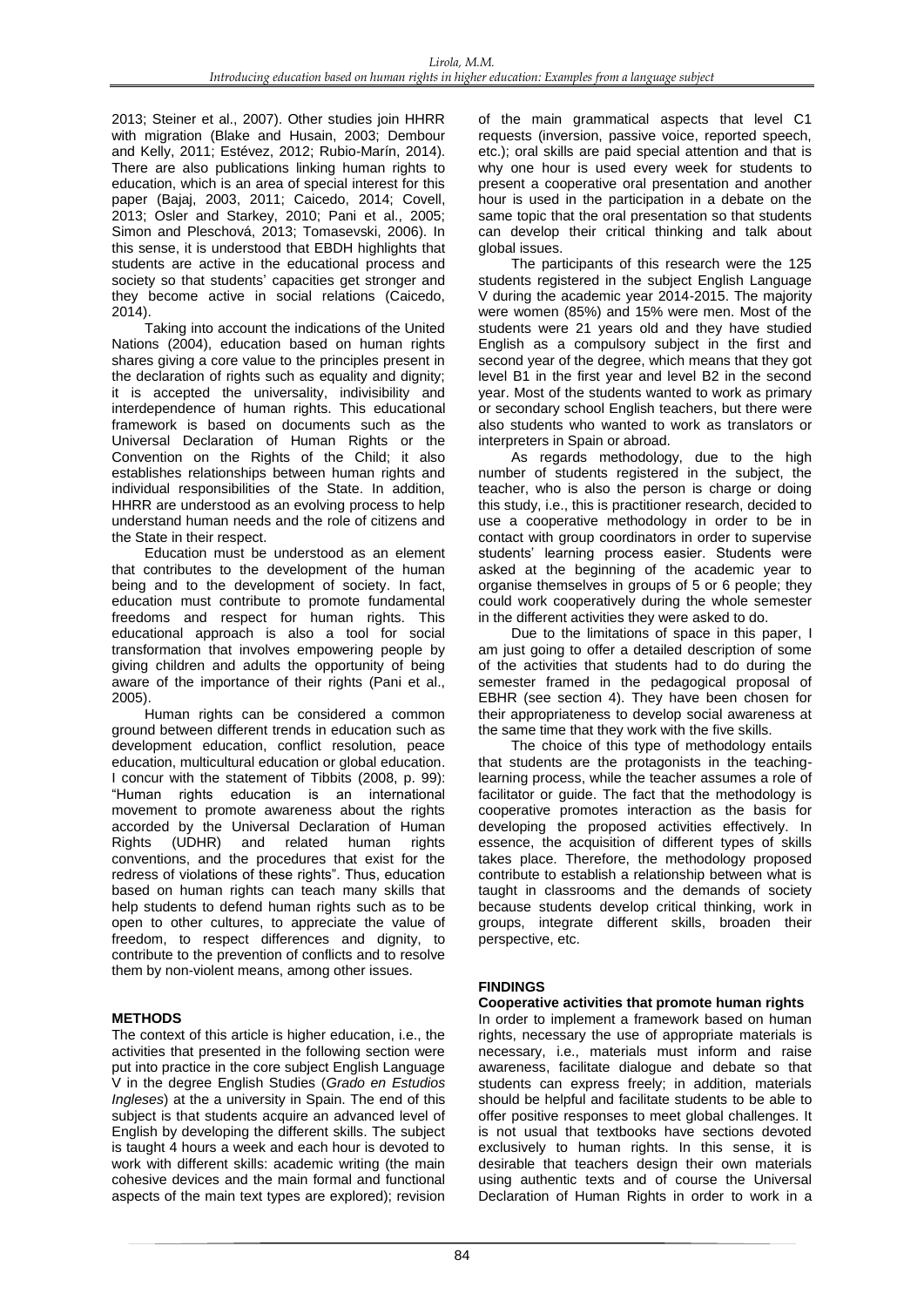rights-based approach effectively, as the activities described below show.

### **Activity 1: Working on racial diversity**

The teacher selects different multimodal texts of advertising in which people of different races are represented in order to help students think about the situation and the social reality of people living in other continents and whose cultures are different from the students. Students have to write down the main cultural differences observed between the people that appear on the texts and their own culture. In this way students deepen into the construction of identity and different cultures (Coates, 2012; Martínez Lirola, 2013; Ortiz et al., 2005), following Brooks and Hebert (2006, p. 297):

> Much of what audiences know and care about is based on the images, symbols, and narratives in radio, television, film, music, and other media. How individuals construct their social identities, how they come to understand what it means to be male, female, black, white, Asian, Latino, Native American- even rural or urban-is shaped by commodified texts produced by media for audiences that are increasingly segmented by the social constructions of race and gender. Media, in short, are central to what ultimately come to represent our social realities.

Once students have written the ideas, they share what they thought after seeing the texts. Next, the class is divided into five groups and each group is assigned a continent. The different people who make up the groups have to think of five advantages and five disadvantages of belonging to the continent that has been assigned and think of possible solutions to improve the disadvantages. Then, each group shares its list and the teacher writes down the ideas on the blackboard. After that the groups have to choose one nationality within the continent allotted and think about different stereotypes associated with nationality.

After that, a person of another group comes at the center of the class and he/she puts a sticker on the forehead with the name of the nationality by another group; the person at the center does not know what nationality it is written on the sticker. Once this is done, people from different groups begin to say stereotypes or positive aspects that are related with that nationality until the person at the center guess which one it is. At the end of the session, the teacher encourages a debate that discussed what of these stereotypes may be true and if people tend to learn more stereotypes or the positive aspects of certain nationalities.

#### **Activity 2: Deepening into Human Rights**

After the preparatory activity where some stereotypes have been made visible, the purpose of the next one is to deepen on human rights in order to emphasize their importance in today's society and to deepen on how they relate to intercultural competence. The teacher asks students how many human rights they know; they are asked to appoint at least one, and students need to share if they think that to talk about human rights is a current topic. All these questions are answered in groups and then a spokesperson is

appointed in order to synthesize all the ideas discussed in groups in front of the whole class. After answering these questions the teacher refers to some human rights, such as the following, and asks students if, in their opinion, these rights are respected or further work is needed to be done so that they are respected:

#### Article 1:

All human beings are born free and equal in dignity and rights. They are endowed with reason and conscience and should act towards one another in a spirit of brotherhood.

#### Article 2:

- 1. Everyone is entitled to all the rights and freedoms set forth in this Declaration, without distinction of any kind, such as race, colour, sex, language, religion, political or other opinion, national or social origin, property, birth or other status.
- 2. Furthermore, no distinction shall be made on the basis of the political, jurisdictional or international status of the country or territory to which a person belongs, whether it be independent, trust, non-self-governing or under any other limitation of sovereignty.

#### Article 4:

No one shall be held in slavery or servitude; slavery and the slave trade shall be prohibited in all their forms.

#### Article 5:

No one shall be subjected to torture or to cruel, inhuman or degrading treatment or punishment.

#### Article 28:

Everyone is entitled to a social and international order in which the rights and freedoms set forth in this Declaration can be fully realized.

Then, the teacher asks the students in what continent/s there are more violations of human rights and the reasons they can think of for these violations to take place. In fact, students have to discuss how these rights are not respected (rights denied by gender, race, religion, sexual orientation, etc.), talk about countries where human rights have improved recently, etc.

Students are also asked to think of organizations that work for the defense of human rights and of human rights activists and defenders of peace; they also have to reflect on what human rights violations are the ones that bother them most and the reasons for that. In addition, students have to prepare a list of vocabulary known and unknown related to human rights; in this way, they expand their vocabulary related to this semantic field; they are also asked to prepare a glossary related to this issue.

We consider that it is important that students link the global reality with the local one; in this sense, after this first part of the activity that is more general, students are invited to reflect on how it is necessary to improve human rights in their local reality. The teacher asked the following questions to the groups and calls for a different person to be the leader of the group and write down the main ideas discussed in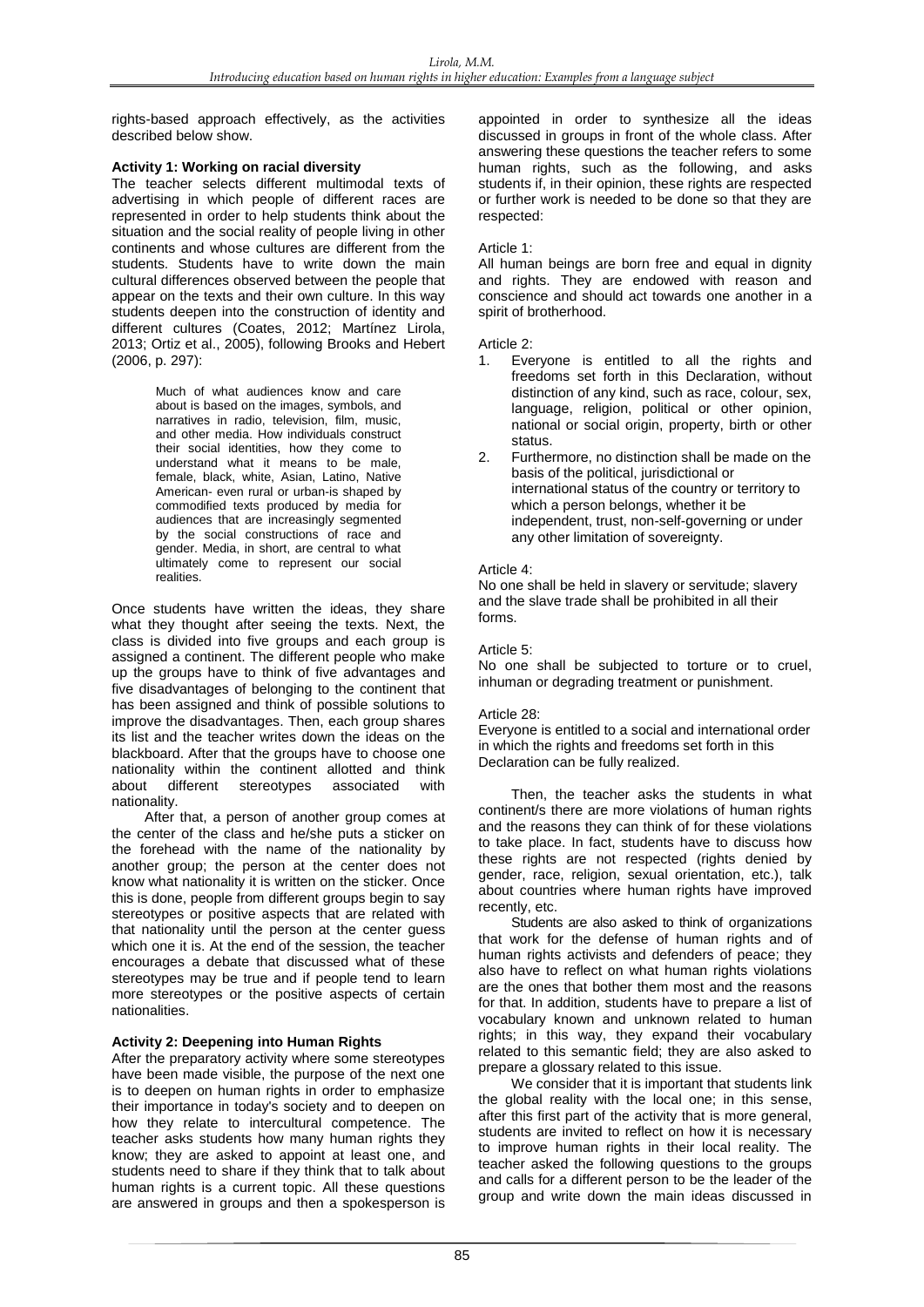groups. Afterwards, these ideas can be shared with the rest of the class:

- Do you know situations in your local reality in which human rights are violated by not accepting cultural differences?
- What happens in your context when a violation of human rights takes place?
- Are there places in this community where people can participate actively in the protection of human rights violations or prevent them up to a certain extend?

After conducting the discussion, the teacher distributes magazines, newspapers, markers, glue and scissors for students to prepare in various groups different murals related to the importance of multiculturalism and the respect of human rights so that society can advance. The murals are used to decorate the classroom. In this way, multimodal materials made by the students themselves are employed, giving space for creativity in the higher education classroom.

# **DISCUSSION**

The activities outlined in the previous section aim that students deepen on human rights, learn more about them, and are able to think of situations where they are violated and of actions that could be taken to defend and respect them. Moreover, students learn vocabulary and conversational skills based on practical activities that promote human rights. In this way, the language classroom takes into consideration teaching values at the same time that students work with the different skills that they have to develop in the foreign language, i.e., listening, speaking, reading, writing and interaction. We are, therefore, in front of an educational proposal that helps to break with prejudices and stereotypes and to emphasize the defense of human rights and peace. Consequently, it highlights the development of attitudes that help promote respect and tolerance for diversity at the same time that students are aware of the individual and collective rights.

One of the purposes of EBDH in the subject English Language V is to make students recognize the importance that human rights have in their lives, in their families' lives and in society; another purpose is to make students aware of how the respect for HHRR varies in different parts of the world. Human rights are not something to be learned by heart but their teaching should be done through practical activities that are contextualized as those presented in this article. In this sense, our educational proposal provides opportunities for students to reflect on how human rights are violated so that they can provide solutions to ensure them. They are offered controversial situations so they have to develop critical thinking and to reflect and offer solutions integrating different competences (Magendzo, 2015).

After the ideas presented in the preceding paragraph, it is clear that opting for EBDH offers students opportunities to reflect on the various problems that society has at the present time and promotes working with the principles of critical pedagogy (Magendzo and Toledo, 2015). HHRR should be taught in all the subjects in the curriculum

or through concrete activities such as those presented in this article.

Therefore, this approach is committed to enhance participatory knowledge in the teachinglearning process, which involves that students learn in a dynamic way and based on dialogue leading to respect different opinions and deep reflection in which the rights of others are recognized (Bárcena and Melich, 2000). This entails the development of critical thinking, which is essential for the students to recognize that they are active and critical citizens in the twenty-first century and in building a better world for all people who inhabit it. In addition, it is highlighted that students have a global vision of the world, which should start from their daily reality and have as axis on human rights.

The fact that the first activity pays special attention to racial diversity linked to human rights carries with it an invitation for students to respect cultural diversity and see it as an opportunity for cultural enrichment. This involves making progress in building an increasingly democratic society in which the peaceful coexistence of all people regardless of their race, sex or any other difference is encouraged. This activity aims to end the ethnocentrism that is present on many occasions when people have not gone deep enough or do not know other cultural or racial realities.

The second activity encourages students to work with the Declaration of Human Rights and respond to the specific questions raised in order to have more knowledge about HHRR and to have more tools and arguments to defend and argue about the importance of these rights so that societies can advance in rights and in respect for differences. Activities one and two are intended to make students reflect about the close relationship between not respecting differences among people, especially the cultural ones and the violation of human rights. It is emphasized that racial segregation often carries rejection not only of the color of the skin but also of different cultural aspects related to certain races, countries or continents.

Knowing human rights helps the students to have a globalist vision of reality and to be more open to realities different from their own. The fact of designing activities that deepen in the defense of human rights highlights that the subject is not only focused on learning the foreign language but it shows that English Language V is also designed to help students be committed to a broader approach that makes them aware of HHRR and of different social realities. In fact, this teaching proposal tries to make connections between what is taught in the classroom and what happens in society. In this sense, students can see that they improve their English at the same time that they acquire more social consciousness.

When doing the activities presented in the previous section, students improve in various skills because all the activities take into account that they are framed in a foreign language classroom, which involves the development of written and spoken communication. The activities are designed to help students improve their English while working on a rights-based approach that involves the awareness of social problems and the acquisition of social skills such as active listening, respect for diversity of opinions, communication, among others. Therefore,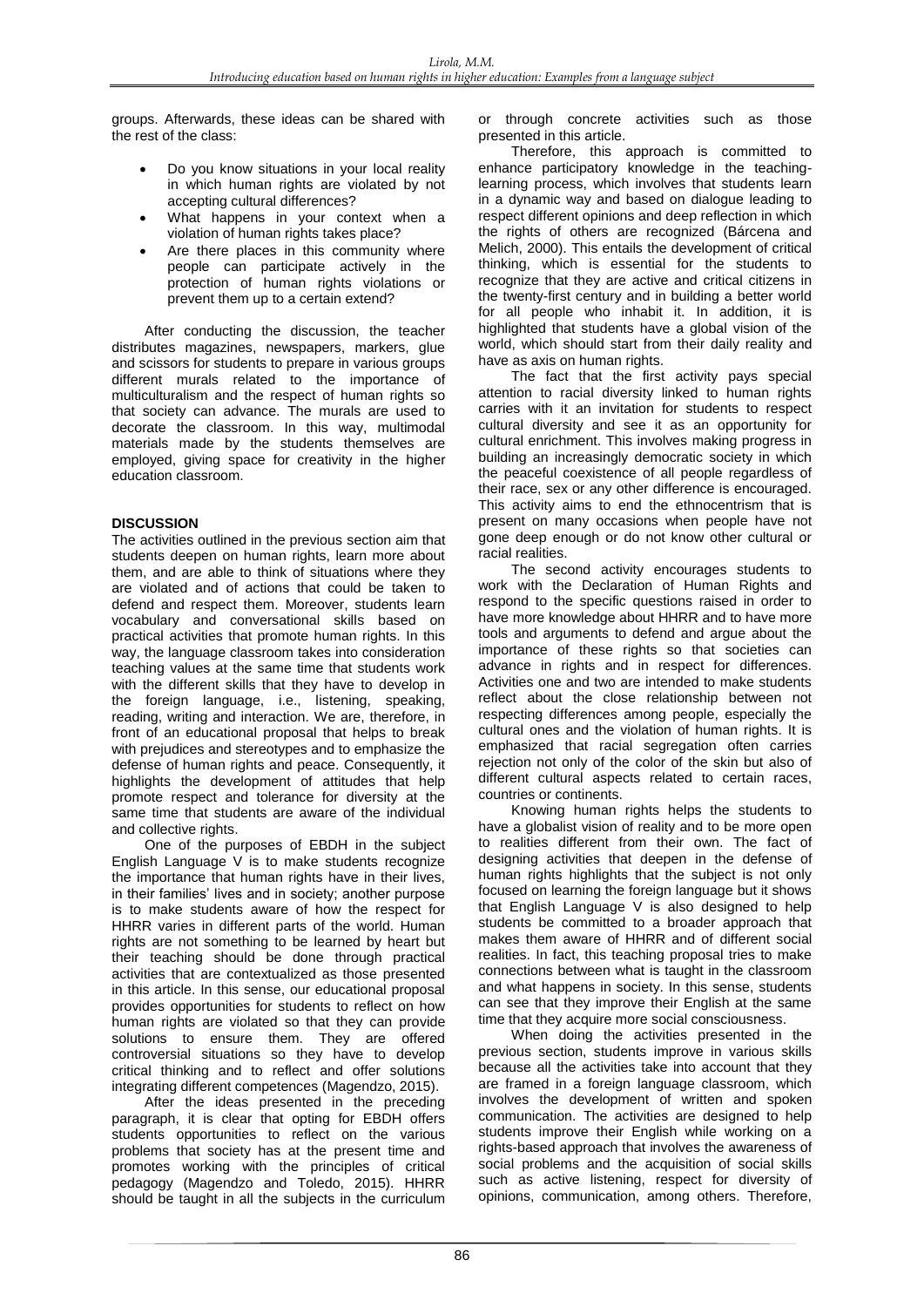this pedagogical approach highlights social awareness and openness to know other social realities and how human rights are not respected or not in different parts of world.

Students develop their skills at the same time that they reflect on the social issue under study in different ways: reading the Declaration of Human Rights, writing about what they are asked taking into account EBDH, talking with their classmates, listening to different opinions and sharing in front of the whole class, among others.

### **CONCLUSIONS**

Basing education on human rights is fundamental to build fair and egalitarian societies. However, in general, we lack educational proposals based on EBDH in higher education. Hence, the learning model presented in this paper is a proposal to enhance that students learn not only English but also acquire competences to discuss on the importance of human rights; students are invited to broaden their perspective and to realize that one can learn English while deepening on critical thinking. Moreover, it is highlighted the importance of ensuring respect for human rights while learning English.

EBHR emphasizes that all human beings have the same dignity and that relationships must be based on respect for diversity, justice and equality, among others. Consequently, all forms of discrimination and violence are rejected in order to advance in the development of a peaceful, egalitarian, and respectful society that respects diversity. Furthermore, this approach enables students to protect and respect rights by being aware of their importance. This educational approach helps build a global ethic where an explicit commitment to peaceful conflict resolution and fair negotiation is present. In addition, this approach contributes to the development of democratic capacities and to promote the comprehensive development of students by promoting critical reflection that helps them go beyond content acquisition.

EBHR is an educational proposal that gives great importance to the fact that students learn by doing, i.e., they work with different skills during the whole teaching-learning process, which is a key idea in an active learning model as the one proposed. Framing pedagogy on an approach based on human rights enhances global awareness. In addition, it contributes to building a better world if students actively engage and capture the essence of each of the activities.

It is necessary to put into practice more educational proposals based on human rights in order to help students of all educational levels to be enriched with what this approach offers. In a sense, they can become aware of the importance of human rights so that societies can advance and human beings are treated with respect and dignity. In short, the EBDH is a pedagogical and political strategy that contributes to the development of active citizenship and to the creation of a real democracy.

#### **REFERENCES**

Acebal Monfort, L. (coord.), Fernández Aller, C. & Romero, E. de (2011). *El enfoque basado en*  *Derechos Humanos y las políticas de cooperación internacional Análisis comparado con especial atención al caso español*. Madrid: Asociación Pro Derechos Humanos de España.

- Agencia de Naciones Unidas para los refugiados de Palestina, UNRWA España. (2014). *Cuaderno pedagógico. La paz empieza aquí. Educación en Derechos Humanos.* Madrid: Agencia de Naciones Unidas para los refugiados de Palestina.
- Al-Nakib, R. (2012). Human rights, education for democratic citizenship and international organisations: findings from a Kuwaiti UNESCO ASPnet school. *Cambridge Journal of Education, 42*(1), 97-112.
- https://doi.org/10.1080/0305764X.2011.652072. Antón, M. (2010). Aportaciones de la teoría sociocultural al estudio de la adquisición del
- español como segunda lengua*. RESLA, 23*, 9- 30.
- Bajaj, M. (2003). *Guía de educación en derechos humanos.* Santo Domingo: UNESCO.
- Bajaj, M. (2011). Human rights education: Ideology, location and approaches. *Human Rights Quarterly, 33*, 481-508. doi: 10.1353/hrq.2011.0019.
- Barahona, R., J. Gratacós & Quintana, G. (2013). *Centros educativos transformadores.Ciudadanía global y transformación social*. Barcelona: Oxfam Intermón.
- Barbeito, C. & Caireta, M. (2009). *Juegos de paz. Caja de herramientas para educar hacia una cultura de paz*. Madrid: Los libros de la Catarata.
- Bárcena, F. & Melich, J. M. (2000). *La educación como acontecimiento ético: natalidad, narración y hospitalidad.* Madrid: Paidos.
- Blake, N. & Husain, R. (2003). *Immigration, Asylum and Human Rights.* Oxford: Oxford University Press.
- Brooks, Dwight E. & Hebert, L. P. (2006). Gender, race and media representation. In B. J. Dow and J. T. Wood (Eds.). *The Sage Handbook of Gender and Communication* (pp. 297-317). London: Sage Publications.
- Caicedo B., S. A. (2014). Derechos humanos: herramienta para resolver conflictos escolares en la discriminación de género. *Via Inveniendi et Iudicandi*, *9*(1), 74-98.
- Coates, J. (2012). Gender and Discourse Analysis. In J. P. Gee and M. Handford (Eds.). *The Routledge handbook of discourse analysis* (pp. 90-103). London: Routledge.
- Covell, K. (2013). Educación de los derechos humanos de los niños como medio para la justicia social: Un estudio de caso desde Inglaterra. *Revista Internacional de Educación para la Justicia Social (RIEJS), 2*(1), 35-48.
- Declaración Universal de los Derechos Humanos (1948). Resolución de la Asamblea General 217 A (III), de 10 de diciembre de 1948. U.N. Doc A/810, 71 (1948).
- Dembour, M. B. & Kelly, T. (Eds.) (2011). *Are human rights for migrants?: critical reflections on the status of irregular migrants in Europe and the United States*. London/NewYork: Routledge.
- Estévez, A. (2012). *Human rights, migration, and social conflict: toward a decolonized global*